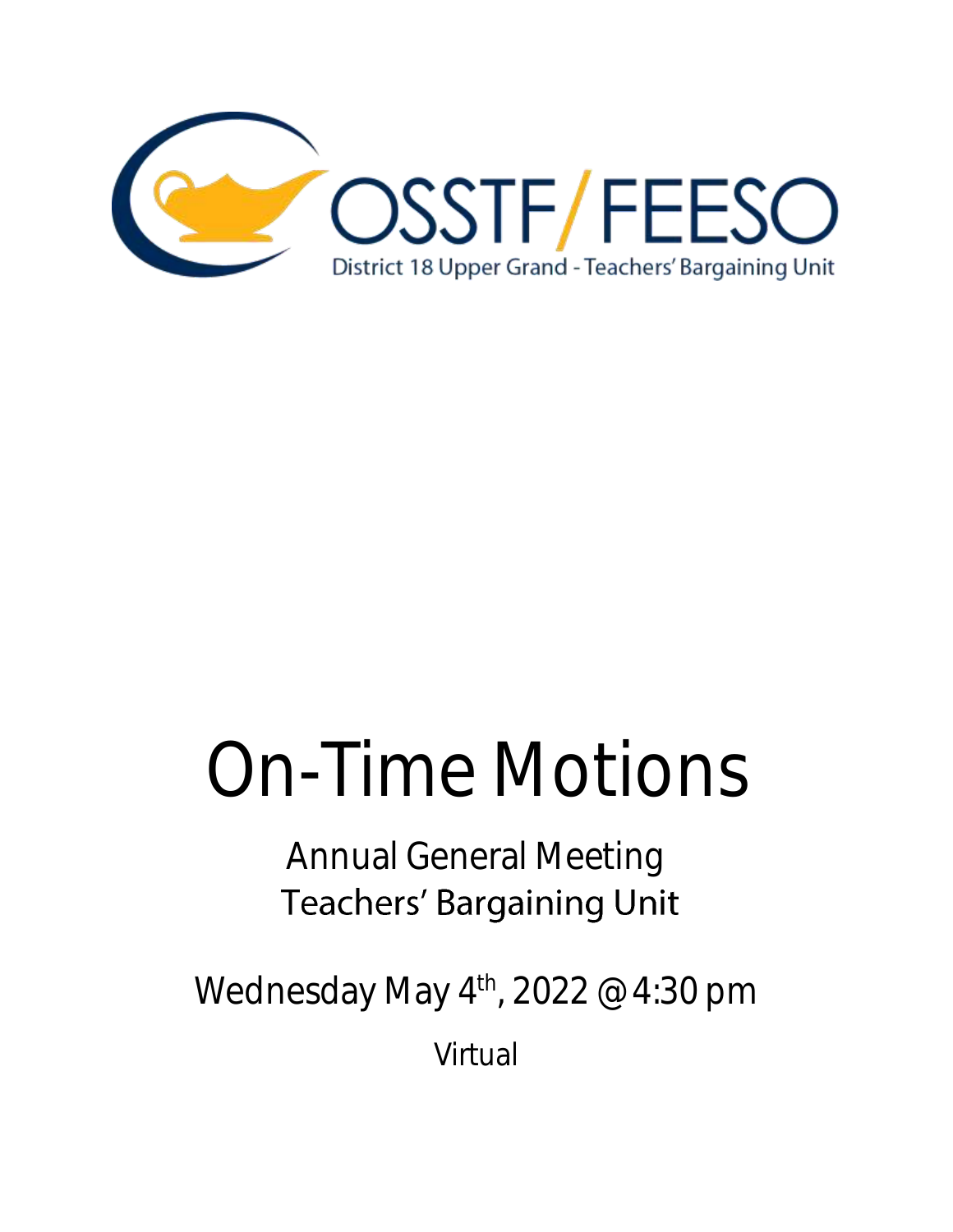Teachers' Bargaining Unit, OSSTF District 18 On-Time Motions



Annual General Meeting, Wednesday May 4<sup>th</sup>, 2022 @ 4:30 pm

**PROC 1‐2022 (Majority)** BIRT the agenda be adopted.

**PROC 2‐2022 (Majority)** BIRT the minutes from Wednesday May 5<sup>th</sup>, 2021 Virtual AGM be approved.

**PROC 3-2022 (Majority)**  BIRT the following motions be considered en bloc [CON 1-2022, BYL 1-2022, BYL 2-2022, BYL 3-2022]

**PROC 4-2022 (2/3)** BIRT the resolutions in PROC 3-2022 be approved.

**PROC 5-2022 (Majority)**  BIRT the following motions be considered en bloc [BYL 7-2022, BYL 8-2022, BYL 9-2022, BYL 10-2022, BYL 11-2022, BYL 12-2022]

**PROC 6-2022 (Majority)** BIRT the resolutions in PROC 5-2022 be approved.

**PROC 7-2022 (Majority)**  BIRT the following motions be considered en bloc [CON 3-2022, CON 4-2022, BYL 17-2022]

**PROC 8-2022 (2/3)** BIRT the resolutions in PROC 7-2022 be approved.

**PROC 9-2022 (Majority)**  BIRT the following motions be considered en bloc [CON 5-2022, BYL 18-2022, BYL 19-2022]

**PROC 10-2022 (2/3)** BIRT the resolutions in PROC 9-2022 be approved.

**PROC 11‐2022 (Majority)** BIRT the Election Ballots at the AGM be destroyed.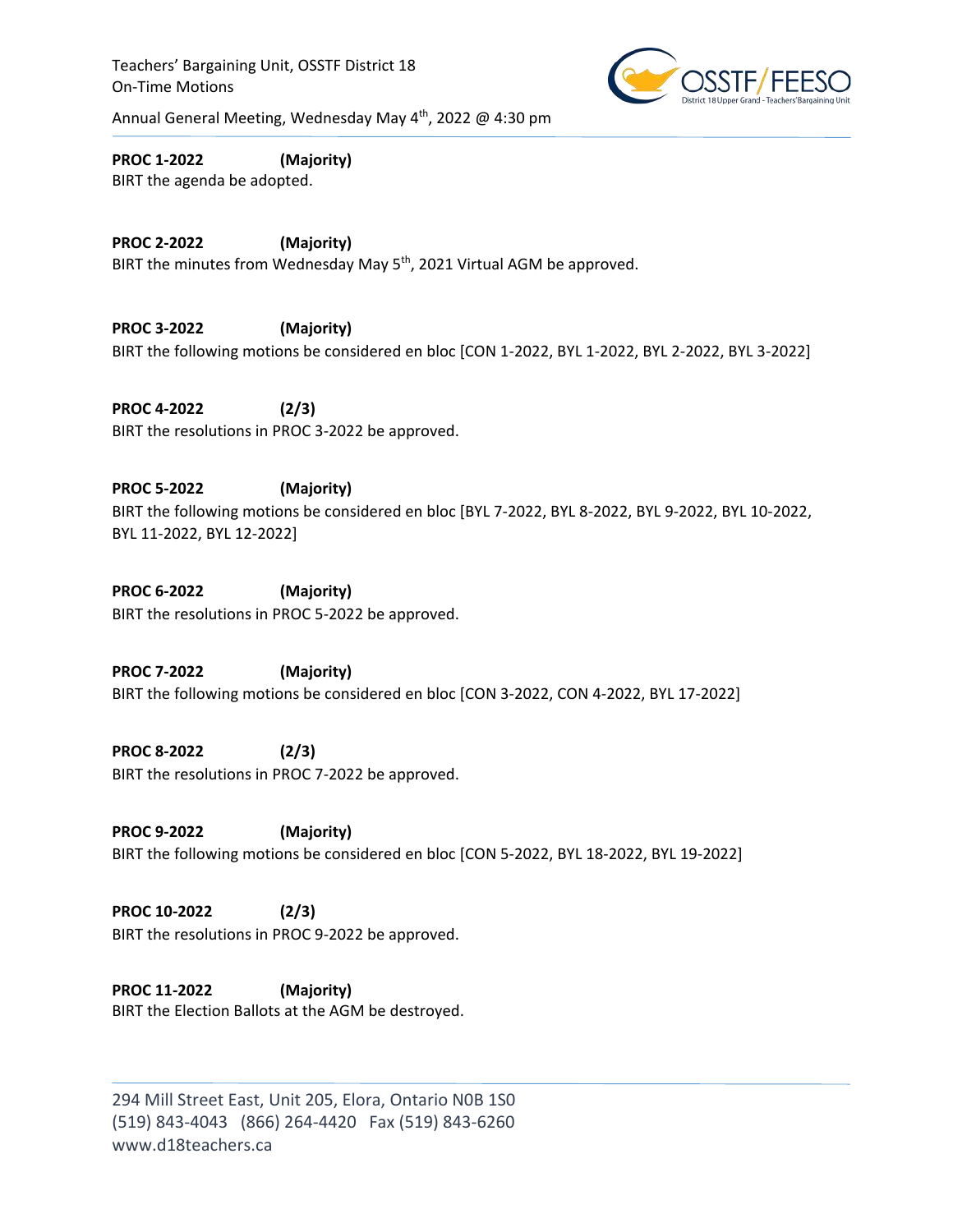Teachers' Bargaining Unit, OSSTF District 18 On-Time Motions



Annual General Meeting, Wednesday May  $4^{th}$ , 2022 @ 4:30 pm

# **BUDG 1 – 2022 (Majority)**

BIRT the TBU levy be set at \$24.08 to partially pay for 16 periods of time release. Any additional time release if required will be approved by the TBU Executive and paid from Budget line 5220 and/or reserve funds. **Moved:** Mason Reid **Seconded:** Paul Rawlinson

# **BUDG 2 – 2022 (Majority)**

BIRT the TBU Mileage rate be set at the 61 cents/km for the following fiscal year. The carpooling mileage rate will be an additional 10 cents/km higher for 2 Members travelling together and an additional 20 cents/km higher for 3 or more Members travelling together.

# **CON 1-2022 (2/3)**

BIRT Article 4(D)(1) be amended by substitution of "her/his" with "their"

# **CON 2-2022 (2/3)**

BIRT Article 6: General Meetings (A) be amended with the addition of ", excluding the Annual General Meeting," after "The quorum required at a General Meeting"

# **CON 3-2022 (2/3)**

BIRT ARTICLE 4: Organization (A) be amended with a new subsection (x) "(x) Equity and Anti-Racism, Anti-Oppression Officer (voting)"

# **CON 4-2022 (2/3)**

BIRT Article 4: Organization (E) Terms and Years (3) by the addition of "Equity and Anti-Racism, Anti-Oppression Officer" after "Odd-numbered years:"

**CON 5-2022 (2/3)**  BIRT Article 4: Organization (A) be amended by the deletion of subsection (13)

**BYL 1-2022 (Majority)**  BIRT By-Law 19(A)(1)(b) be amended by substitution of "her/his" with "their"

**BYL 2-2022 (Majority)**  BIRT By-Law 22 (A)(3) be amended by substitution of "her/his" with "their"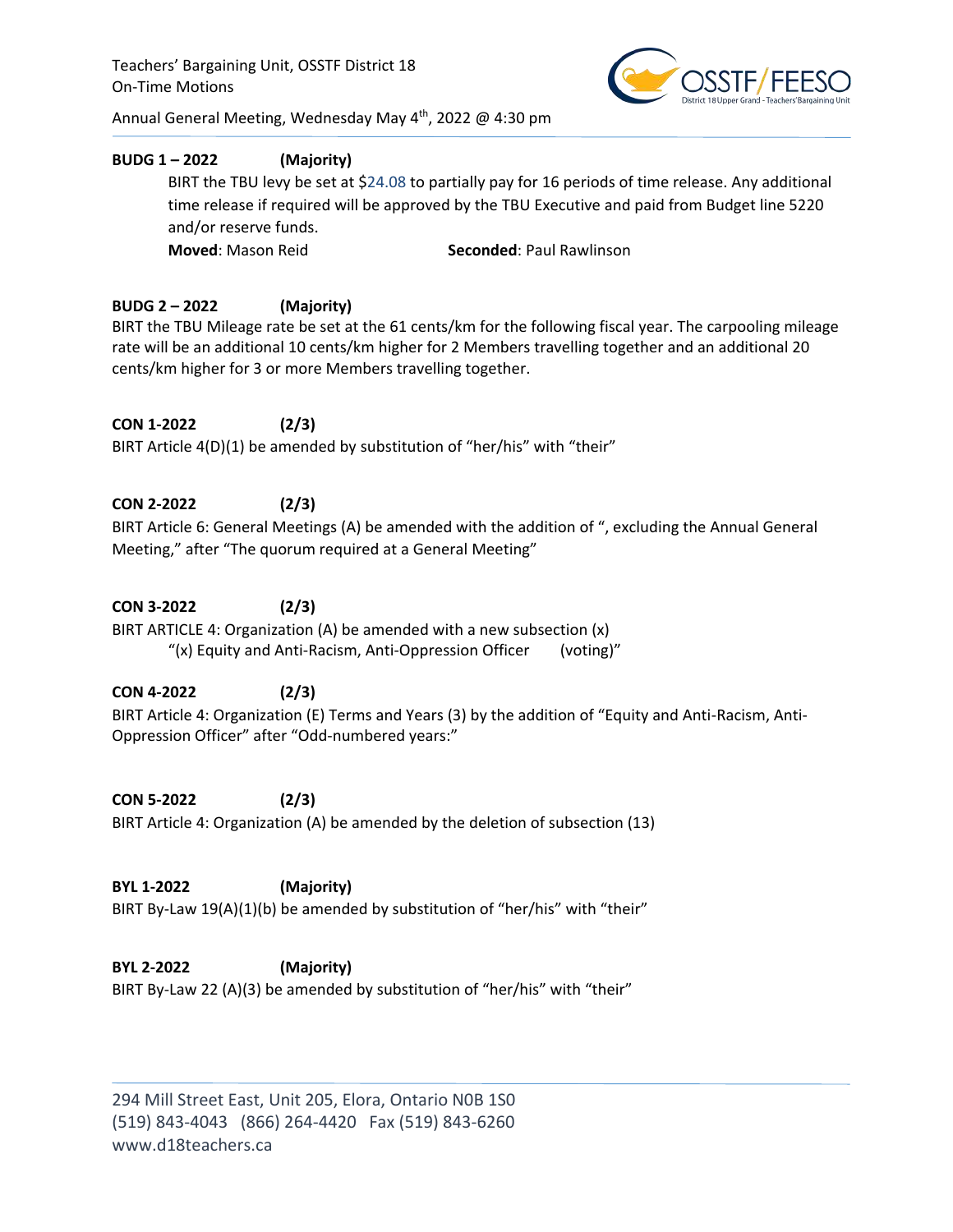Teachers' Bargaining Unit, OSSTF District 18 On-Time Motions



Annual General Meeting, Wednesday May  $4^{th}$ , 2022 @ 4:30 pm

# **BYL 3-2022 (Majority)**

BIRT By-Law 23(A)(6)(c) be amended by substitution of "her/his" with "their"

# **BYL 4-2022 (Majority)**

BIRT By-Law 9: Levy (D) be amended by the substitution of ""The members authorize any Levy" with "The Levy, as authorized by the Members, shall be"

**BYL 5-2022 (Majority)**  BIRT By-Law 22: Chief Negotiator (C) be amended by the deletion of ""and the Benefits Committee"

#### **BYL 6-2022 (Majority)**

BIRT By-Law 10: Finances (B) be amended by the addition of a new subsection "(x) Between July 1<sup>st</sup> and the Budget being passed by Council, the Treasurer and the President have authorization as the spending Authorities."

#### **BYL 7-2022 (Majority)**

BIRT By-Law 5: Committees (B) Standing Committees (1) be amended by the substitution of "of not more than two years" with "have a one year term from July 1st to June 30<sup>th</sup>"

#### **BYL 8-2022 (Majority)**

BIRT By-Law 5: Committees (D) (8) Finance Committee: (b) be amended by the deletion of subsection (iii)

#### **BYL 9-2022 (Majority)**

By-Law 5(D)(8)(a)(ii) be amended by the addition of "as appointed by Council" after "and up to four other TBU Members"

#### **BYL 10-2022 (Majority)**

By-Law 5(D)(7)(a)(ii) be amended by the substitution of "one representative from each Branch" with "the Branch Educational Services Officer or designate"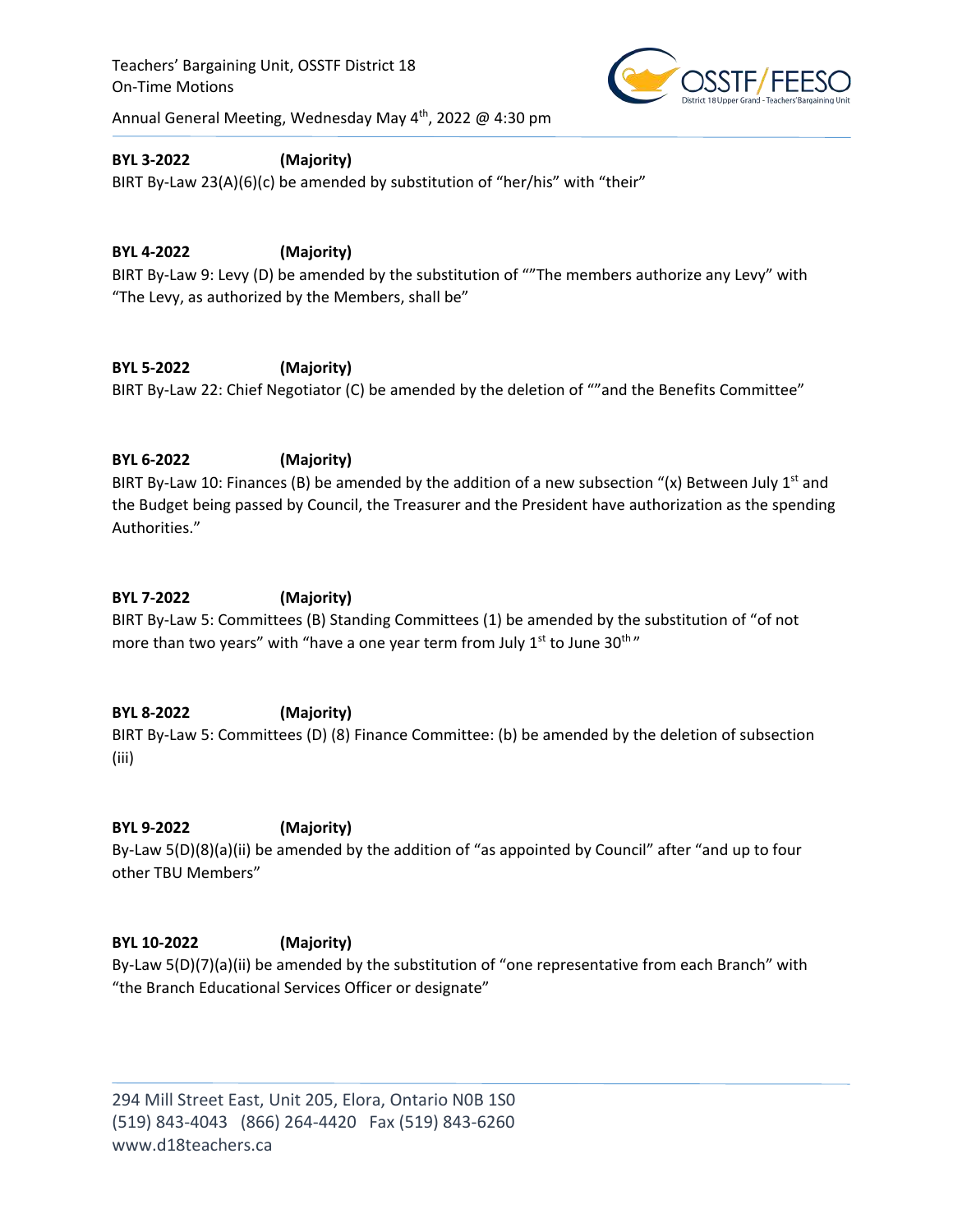

# **BYL 11-2022 (Majority)**

By-Law 5(D)(5)(a)(ii) be amended by the addition of "as appointed by Council" after "at least one other person"

# **BYL 12-2022 (Majority)**

By-Law 5(D)(1)(a)(ii) be amended by the substitution of "one representative from each Branch" with "the Branch Collective Bargaining Committee Officer or designate"

#### **BYL 13-2022 (Majority)**

BIRT By-Law 15: Removal from Office be amended by the deletion of ""By-Law 6 of the" and the deletion of "and By-Laws"

# **BYL 14-2022 (Majority)**

BIRT the By-Laws be amended by the addition of a new By-Law X: Dependent Care/Pet Care "By-Law X Dependent Care/Pet Care

- (A) Dependent Care
	- (1) If Member of the TBU attends an OSSTF meeting or workshop (on behalf of the TBU) after school or on a non-school day and incurs Dependent Care costs in order to attend the meeting or workshop, the rate of remuneration shall be up to \$15.00 per hour OR at the Living Wage established for the community in which the Member resides (whichever is higher). The maximum reimbursement for a day will be 10 hours, regardless of the number of dependents. If overnight care is needed, up to \$50.00 will be provided for overnight care. Reimbursements will include immediate family members, excluding parents and guardians as eligible caregivers. A TBU Dependent Care reimbursement form must be submitted to receive remuneration.
- (B) Pet Care
	- (2) If any Member of the TBU attends an OSSTF meeting or workshop (on behalf of the TBU) on a non-school day and incurs Kennel costs in order to attend the meeting or workshop, the rate of remuneration shall be \$20.00 per day, payable by the TBU. Receipts from the Kennel must be provided."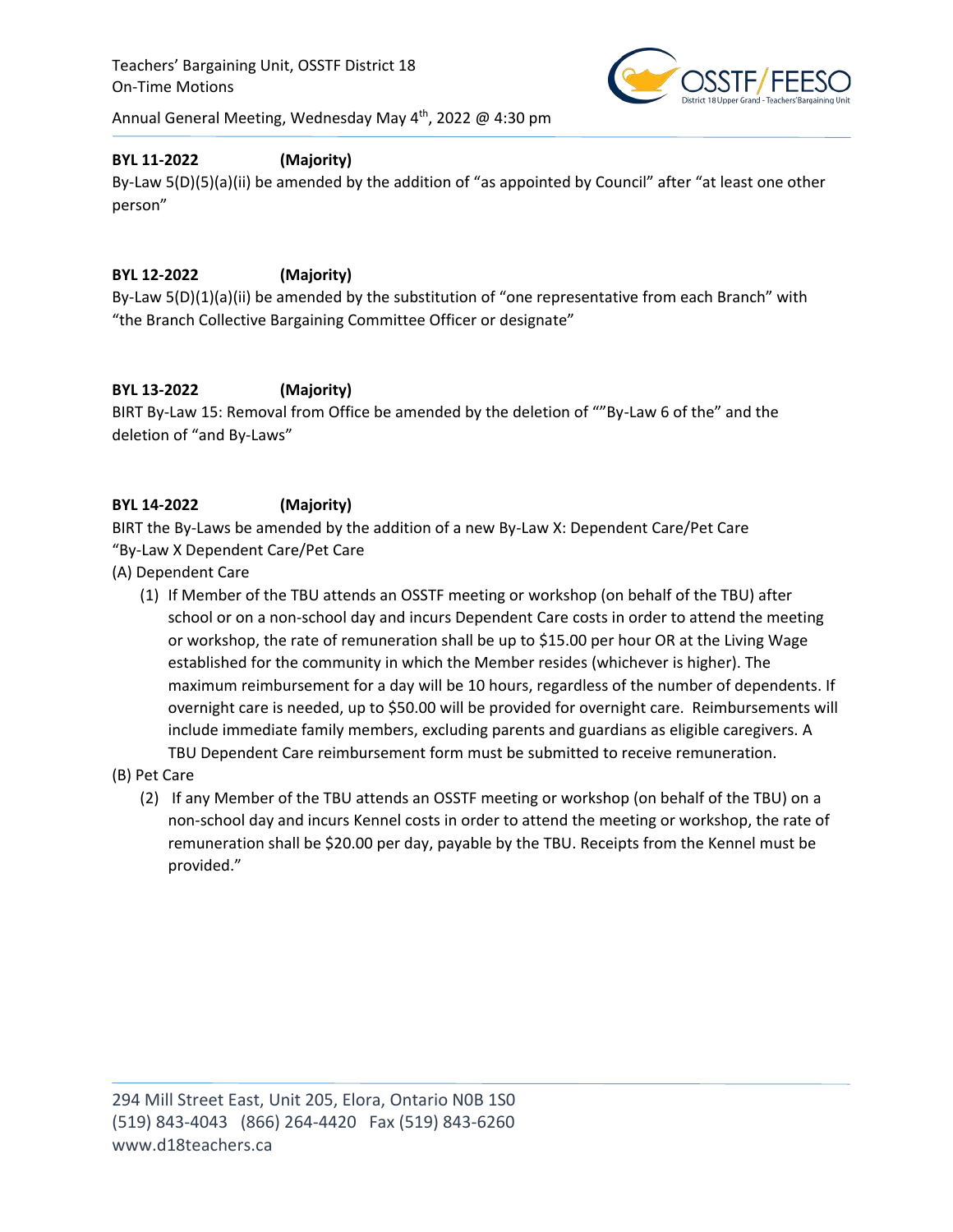

#### **BYL 15-2022 (Majority)**

BIRT the By-Laws be amended by the addition of a new By-Law X: Anti-Harassment Procedure

#### "By-Law X: Anti-Harassment Procedure

- X.1 A member who believes that they have been the target of harassment, should, as a first step, inform the perpetrator that they find the behaviour offensive, and ask that it be stopped. This can be done personally, either in writing or verbally, or with the assistance of a third party.
- X.2 If the behaviour recurs or persists, or if the member does not feel safe approaching the perpetrator directly, they should speak with the designated anti-harassment officer or an executive member of the TBU. The designated anti-harassment officer will investigate the complaint promptly, including separately interviewing the parties involved and any witnesses, with a view to resolving the problem informally.
- X.3 The investigation shall be handled confidentially; however, all complaints will be reported by the anti-harassment officer to the TBU President, or their designate.
- X.4 If the complaint cannot be resolved informally, the complainant will be asked to put the complaint and all relevant information in writing. If the complainant chooses to provide such a written complaint, it will be submitted to the TBU President, or their designate, for action and it shall be the responsibility of the TBU President, or their designate, (with assistance from one of the Secretariat assigned to the TBU) to conduct an investigation, determine if the behaviour falls under the definition of harassment, and decide on appropriate remedial action. The parties involved may each select an advocate for this process and will receive a written report stating the findings and any action taken.
- X.5 Resolutions may include but are not limited to apologies, mediation, warnings, temporarily limiting access, or removal/exclusion from the meeting or event. If the decision is made to remove or exclude that member, a confidential letter outlining the reasons for this decision will be sent to the TBU President.
- X.6 Decisions may be reviewed by Judicial Council on the request of a member.
- X.7 The TBU President, or their designate, shall keep a confidential file of all records and reports related to the investigation of written complaints for a period of five years.
- X.8 None of the above restricts a member's right to file a complaint with the Ontario Human Rights Commission or to make a complaint to the police."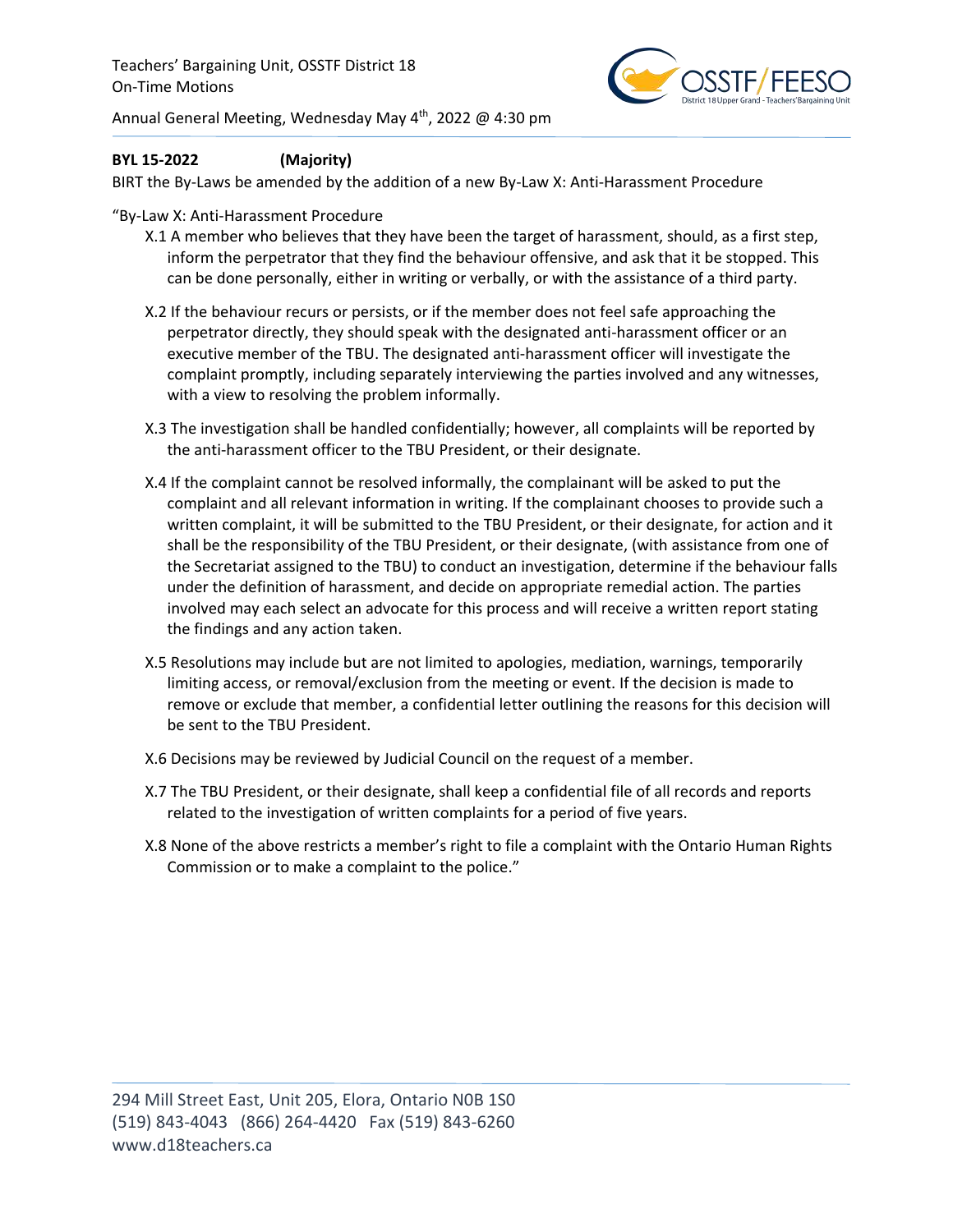

# **BYL 16-2022 (Majority)**

BIRT the By-Laws be amended by the addition of a new By-Law X: Electronic Meetings.

- "By-Law X: Electronic Meetings
	- (A) Meetings
		- (1) As necessary, meetings of the TBU membership, Executive, or Committees may be held electronically. Under no circumstances can any part of the electronic meeting be recorded.
	- (B) Electronic Meeting: Platform
		- (1) The platform in which these electronic meetings can be held is designated by the President.
		- (2) The designated platform must support visible displays identifying those participating. Identifying those seeking recognition to speak, showing the text of pending motions, and showing results of votes.
		- (3) The designated platform must require members, participating in the electronic meeting, to log in to satisfy the process of verification of membership of meeting participants.
		- (4) These electronic meetings shall be subject to all rules adopted by the Bargaining Unit membership, executive, or committees, or by OSSTF Rules of Order.
	- (C) Electronic Meeting: Voting
		- (1) An anonymous vote will be deemed a ballot vote, fulfilling any requirement in the bylaws or rules that a vote be conducted by ballot.
		- (2) Voting on the designated platform can only occur for motions pertaining to the business of the Bargaining Unit membership, executive, or committees. Election voting MUST be setup through Provincial OSSTF in the "My Vote" centre. Electronic balloting must be used for anonymous voting.
	- (D) Electronic Meeting: Platform Features
		- (1) The Public Chat function may be turned off. Private Chat function can be turned on if it is being used as a mechanism for members to be recognized in debate.
		- (2) The Voting or Polling system can be used as long as it displays the results of the vote.
		- (3) The mute-all function should be turned on so that the chair can control who has assignment of the floor.
	- (E) Electronic Meeting: Rules
		- (1) Proper Notice of Meeting and Meeting Information (link, login, agenda, minutes, time and date) shall be sent out to members as per the constitution bylaw.
		- (2) The meeting link shall open at least 10 minutes prior to the start of the meeting.
		- (3) Members shall login, identify themselves, and maintain internet and audio connection throughout the meeting when present but shall sign out upon any departure prior to adjournment.
		- (4) Quorum shall be as designated as per the constitution bylaw.
		- (5) The chair can mute or force a disconnection of a member if the member is causing interference with the meeting.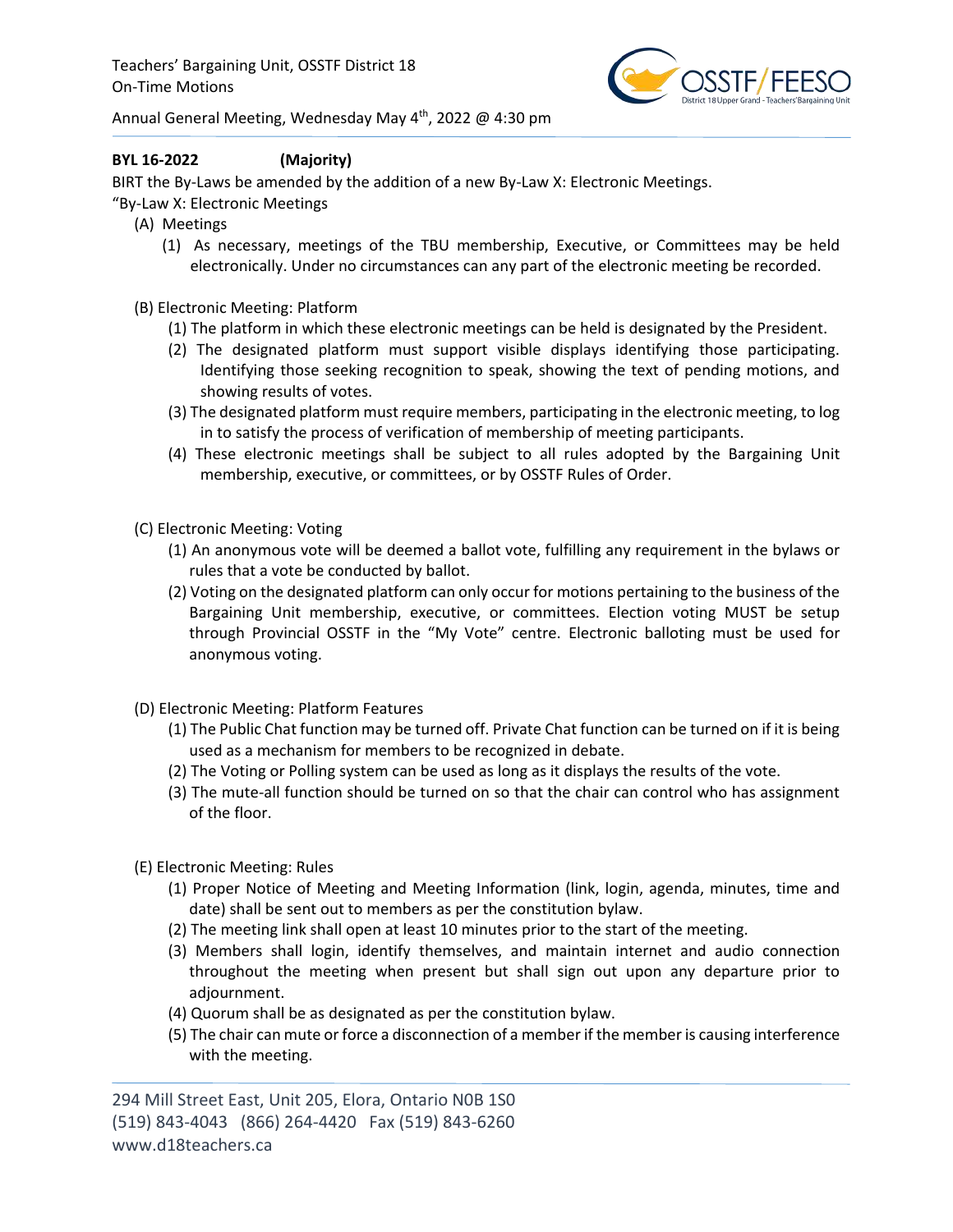

- (6) Members seeking recognition of the floor shall notify the chair. For larger online meetings, it is advised that someone be assigned to assist the chair by creating a Spotter's List.
- (7) Motions (and/or any other document) must be displayed to the membership until it is disposed of.
- (8) When ordered or required, other methods of voting can be used as per the TBU constitution or OSSTF Rules of Order."

# **BYL 17-2022 (Majority)**

BIRT the By-Laws be amended by the addition of a new By-Law X: Equity and Anti-Racism, Anti-Oppression Officer

"BY-LAW X: Equity and Anti-Racism, Anti-Oppression Officer

(A) It shall be the duty of the The Equity and Anti-Racism, Anti-Oppression Officer:

- (1) to be a voting member of the Executive;
- (2) to act as a resource person in the Bargaining Unit which may include reviewing local OSSTF/FEESO policies, bylaws, events, communications, and processes from an equity perspective to advance equity at the local level;
- (3) to assist in the creation and maintenance of accessible and inclusive local practices and processes to remove barriers to participation;
- (4) to build awareness on equity, anti-racism, and anti-oppressive issues;
- (5) to liaise with other Bargaining Units' Equity, Anti-Racism & Anti-Oppression Officers to collaborate and share resources; and
- (6) to support and amplify members of First Nations, Métis, Inuit, and equity-seeking groups within the Bargaining Unit.

(B) The Equity and Anti-Racism, Anti-Oppression Officer's position will be arranged for election at the AGM in odd-numbered years.

(C) The two year term of office of the Equity and Anti-Racism, Anti-Oppression Officer shall commence July 1st and end June 30th two years later.

# **BYL 18-2022 (Majority)**

BIRT By-Law 13: Communications Officer be deleted.

# **BYL 19-2022 (Majority)**

BIRT By-Law 19: Vice-Presidents (A) (2) It shall be the duty of the Second Vice-President: be amended with the addition of:

- " $(x)$  communicate pertinent information to the membership during the school year;
- (x) support the use of the TBU email system; and
- (x) support the use of the TBU Social Media presence with all postings;
	- i) preapproved by the President or
	- ii) Preapproved by the Executive."